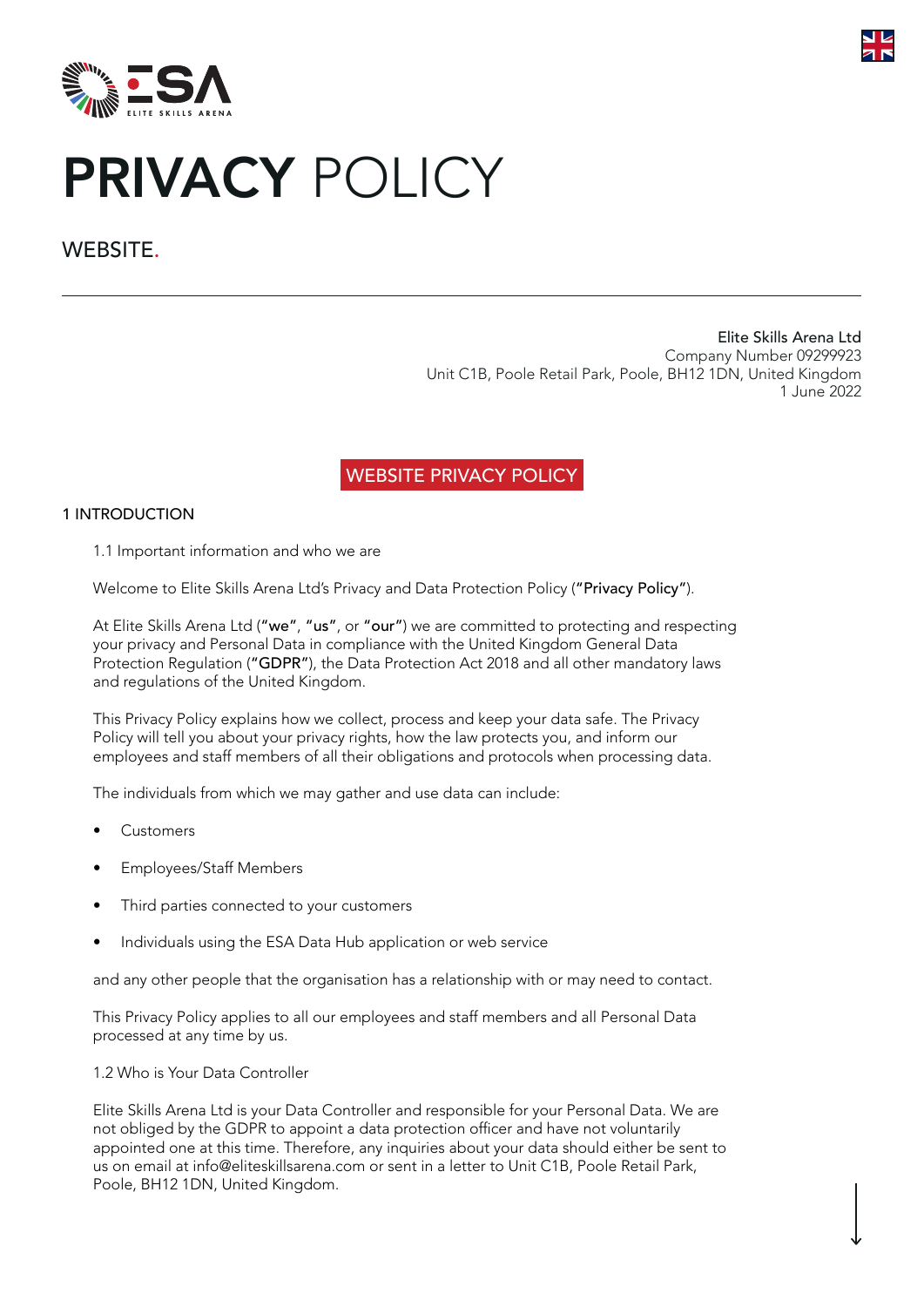You have the right to make a complaint at any time to the Information Commissioner's Office (ICO), the UK supervisory authority for data protection issues (www.ico.org.uk). We would, however, appreciate the chance to deal with your concerns before you approach the ICO so please contact us in the first instance.

1.3 Processing Data on Behalf of a Controller and Processors' responsibility to you

In discharging our responsibilities as a Data Controller we have employees who will deal with your data on our behalf (known as "Processors"). Therefore, the responsibilities described below may be assigned to an individual, or may be taken to apply to the organisation as a whole. The Data Controller and our Processors have the following responsibilities:

• Ensure that all processing of Personal Data is governed by one of the legal bases laid out in the GDPR (see 2.2 below for more information on those bases);

• Ensure that Processors authorised to process Personal Data have committed themselves to confidentiality or are under an appropriate statutory obligation of confidentiality;

• Implement appropriate technical and organisational measures to ensure a level of security appropriate to the risk associated with the processing of Personal Data;

• Obtain the prior specific or general authorisation of the Controller before engaging another Processor;

Assist the Controller in the fulfilment of the Controller's obligation to respond to requests for exercising the data subject's rights;

• Make available to the Controller all information necessary to demonstrate compliance with the obligations laid down in the GDPR and allow for and contribute to audits, including inspections, conducted by the Controller or another auditor mandated by the Controller;

• Maintain a record of all categories of processing activities carried out on behalf of a Controller;

• Cooperate, on request, with the supervisory authority in the performance of its tasks;

• Ensure that any person acting under the authority of the Processor who has access to Personal Data does not process Personal Data except on instructions from the Controller; and

• Notify the Controller without undue delay after becoming aware of a Personal Data Breach;

# 2 LEGAL BASIS FOR DATA COLLECTION

2.1 Types of Data / Privacy Policy Scope

"Personal Data" means any information about an individual from which that person can be identified. It does not include data where the identity has been removed (anonymous data).

We may collect, use, store and transfer different kinds of Personal Data about you which we have grouped together below. Not all of the following types of data will necessarily be collected from you but this is the full scope of data that we collect and when we collect it from you:

• Profile/Identity Data: This is data relating to your first name, last name, gender, date of birth.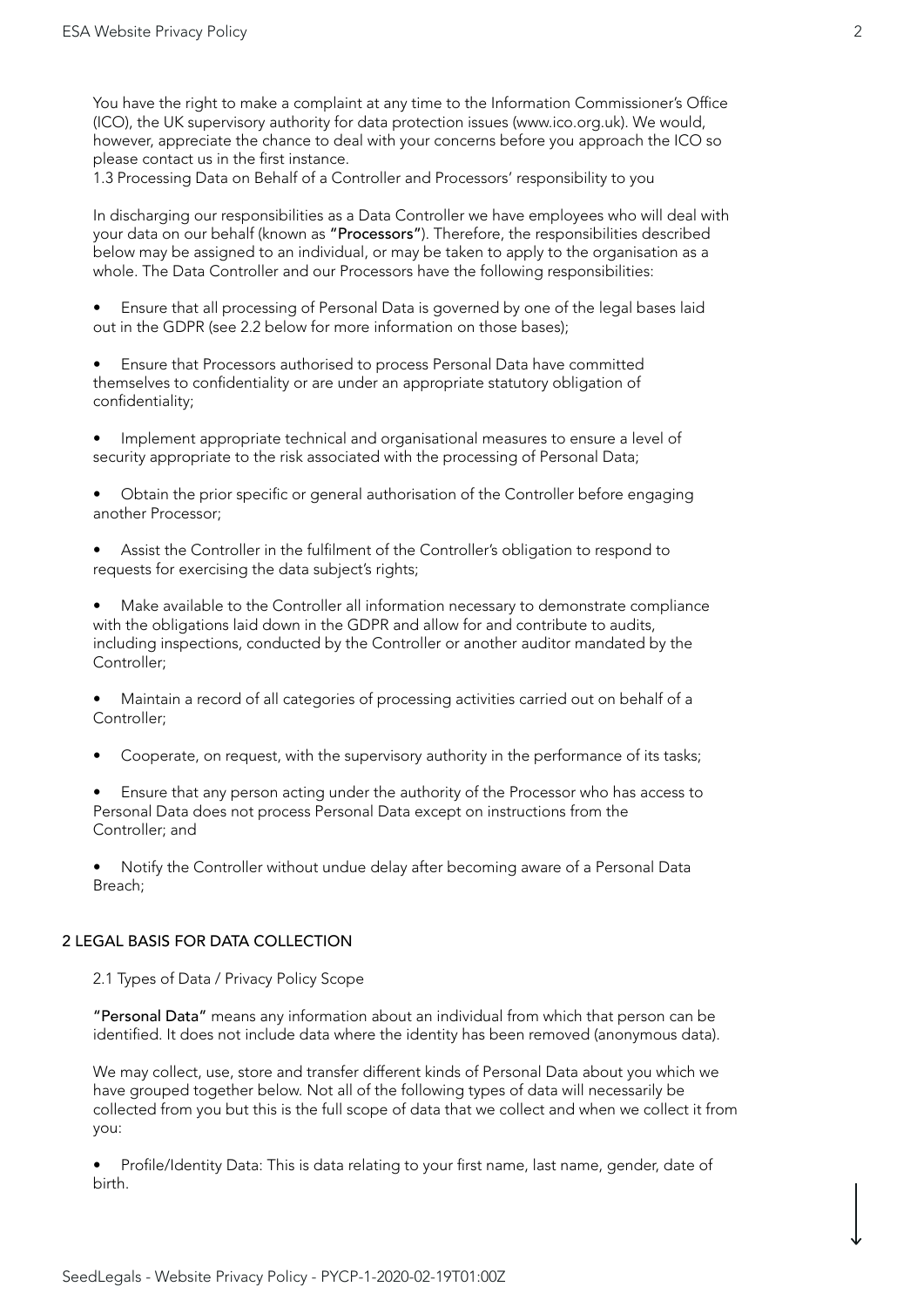- Contact Data: This is data relating to your phone number, addresses, email addresses, phone numbers.
- Marketing and Communications Data: This is your preferences in receiving marketing information and other information from us.
- Financial Data: These are your banking details e.g. your account number and sort code.

• Transactional Data: This is information of details and records of all payments you have made for our services or products.

We also collect, use and share Aggregated Data such as overall product usage by age group, average points scored. Aggregated Data could be derived from your Personal Data but is not considered Personal Data in law as this data will not directly or indirectly reveal your identity. However, if we combine or connect Aggregated Data with your Personal Data so that it can directly or indirectly identify you, we treat the combined data as Personal Data which will be used in accordance with this Privacy Policy.

We may also aggregate data to enable research or analysis so that we can better understand and serve you and others. For example, we may conduct research on your demographics and usage. Although this aggregated data may be based in part on Personal Data, it does not identify you personally. We may share this type of anonymous data with others, including service providers, our affiliates, agents and current and prospective business partners.

We do not collect any Special Categories of Personal Data about you (this includes details about your race or ethnicity, religious or philosophical beliefs, sex life, sexual orientation, political opinions, trade union membership, information about your health, and genetic and biometric data). Nor do we collect any information about criminal convictions and offences.

#### 2.2 The Legal Basis for Collecting That Data

There are a number of justifiable reasons under the GDPR that allow collection and processing of Personal Data. The main avenues we rely on are:

• "Consent": Certain situations allow us to collect your Personal Data, such as when you tick a box that confirms you are happy to receive email newsletters from us, or 'opt in' to a service.

• "Contractual Obligations": We may require certain information from you in order to fulfil our contractual obligations and provide you with the promised service.

• "Legal Compliance": We're required by law to collect and process certain types of data, such as fraudulent activity or other illegal actions.

• "Legitimate Interest": We might need to collect certain information from you to be able to meet our legitimate interests - this covers aspects that can be reasonably expected as part of running our business, that will not have a material impact on your rights, freedom or interests. Examples could be your address, so that we know where to deliver something to, or your name, so that we have a record of who to contact moving forwards.

#### 3 HOW WE USE YOUR PERSONAL DATA

#### 3.1 Our Uses

We will only use your Personal Data when the law allows us to. Set out below is a table containing the different types of Personal Data we collect and the lawful basis for processing that data. Please refer to section 2.2 for more information on the lawful basis listed in the table below.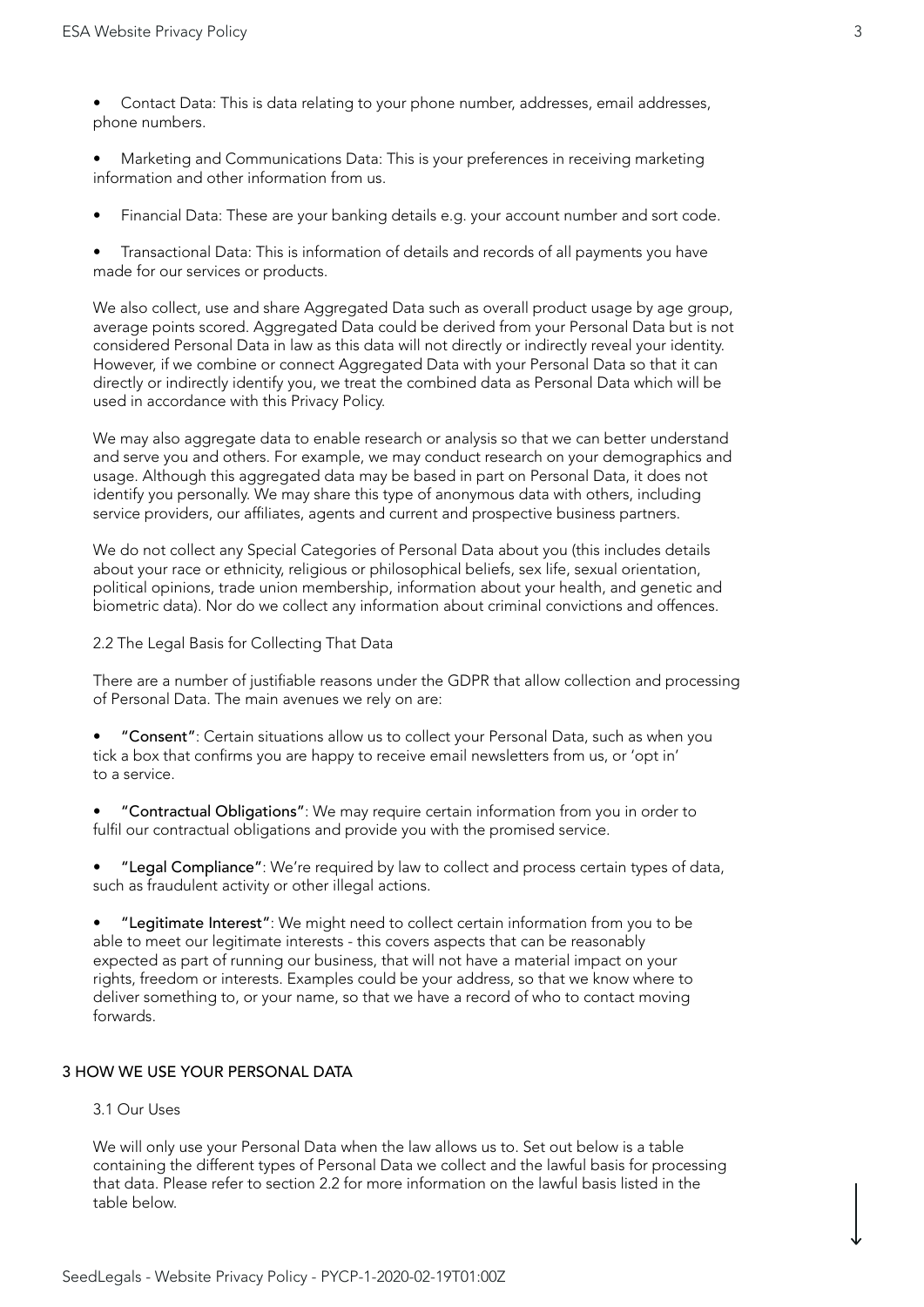Examples provided in the table below are indicative in nature and the purposes for which we use your data may be broader than described but we will never process your data without a legal basis for doing so and it is for a related purpose. For further inquiries please contact us.

#### 3.2 Marketing and Content Updates

You will receive marketing and new content communications from us if you have created an account and chosen to opt into receiving those communications. From time to time we may make suggestions and recommendations to you about goods or services that may be of interest to you.

#### 3.3 Change of Purpose

We will only use your Personal Data for the purposes for which we collected it, unless we reasonably consider that we need to use it for another reason and that reason is compatible with the original purpose. If you wish to get an explanation as to how the processing for the new purpose is compatible with the original purpose, please contact us.

If we need to use your Personal Data for an unrelated purpose, we will notify you and we will explain the legal basis which allows us to do so.

Please note that we may process your Personal Data without your knowledge or consent, in compliance with the above rules, where this is required or permitted by law.

# 4 YOUR RIGHTS AND HOW YOU ARE PROTECTED BY US

4.1 What Control Do I Have Over Elite Skills Arena Ltd's Use Of My Personal Data? You may delete your account at any time – this will remove your account page from our systems and our related software.

We guarantee this will delete all stored data.

Your account information will be protected by a password for your privacy and security. You need to prevent unauthorized access to your account and personal information by selecting and protecting your password appropriately and limiting access to your computer or device and by signing off after you have finished accessing your account.

You can access information associated with your account by logging into your account you created with us.

Your account information will be protected by a password for your privacy and security. You need to prevent unauthorized access to your account and personal information by selecting and protecting your password appropriately and limiting access to your computer or device and by signing off after you have finished accessing your account.

*California Privacy Rights: Under California Civil Code sections 1798.83-1798.84, California residents are entitled to ask us for a notice identifying the categories of personal customer* information which we share with our affiliates and/or third parties for marketing purposes, and providing contact information for such affiliates and/or third parties. If you are a *California resident and would like a copy of this notice, please submit a written request to info@eliteskillsarena.com.*

4.2 How Does Elite Skills Arena Ltd Protect Customers' Personal Data?

We are concerned with keeping your data secure and protecting it from inappropriate disclosure. We implement a variety of security measures to ensure the security of your Personal Data on our systems, including adopting a secure protocol and encrypting our databases, including customer passwords. All customer data is organisation specific and password protected.. Any Personal Data collected by us is only accessible by a limited number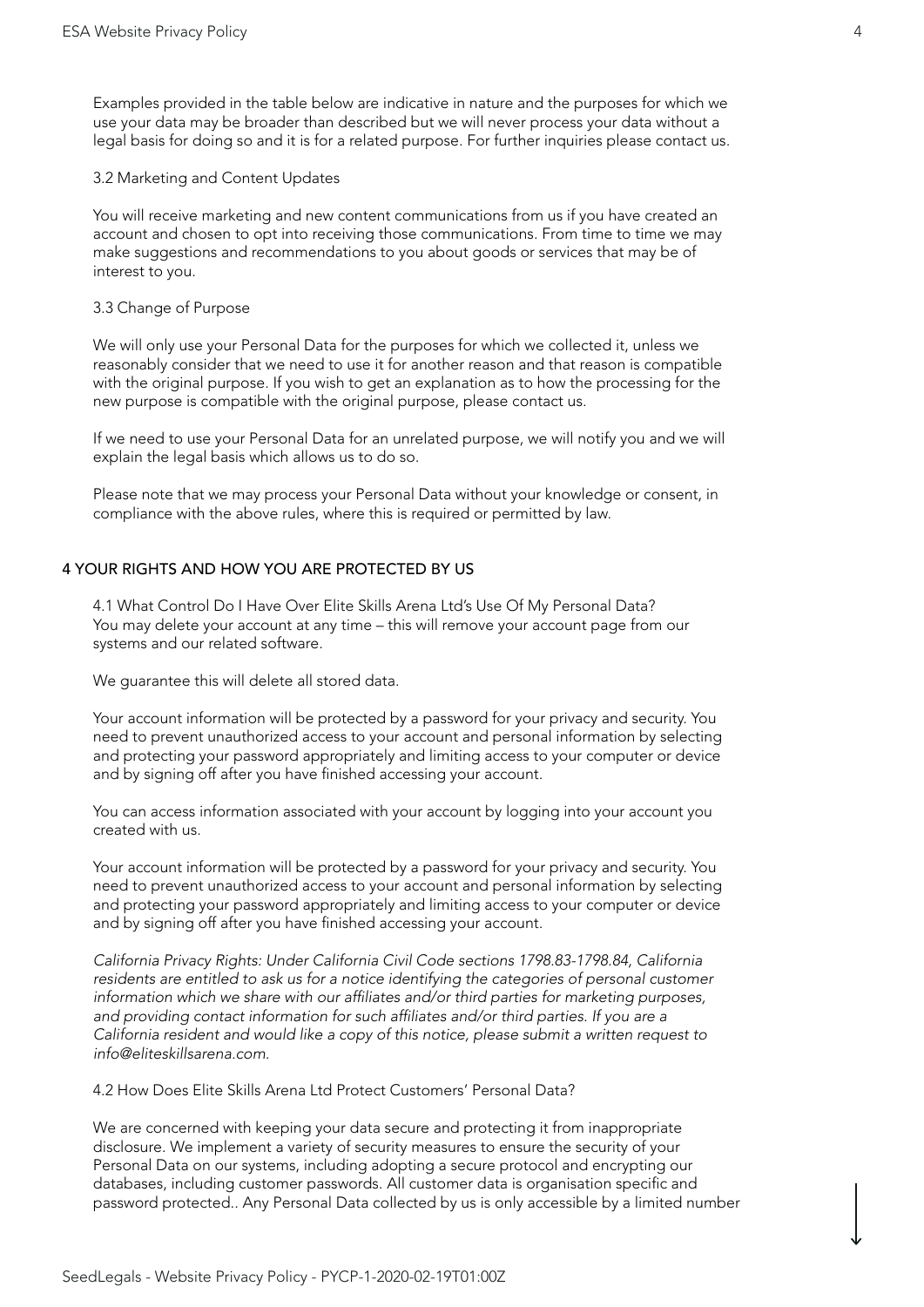of employees who have special access rights to such systems and are bound by obligations of confidentiality. If and when we use subcontractors to store your data, we will not relinquish control of your Personal Data or expose it to security risks that would not have arisen had the data remained in our possession. However, unfortunately no transmission of data over the internet is guaranteed to be completely secure. It may be possible for third parties not under the control of Elite Skills Arena Ltd to intercept or access transmissions or private communications unlawfully. While we strive to protect your Personal Data, we cannot ensure or warrant the security of any Personal Data you transmit to us. Any such transmission is done at your own risk. If you believe that your interaction with us is no longer secure, please contact us.

4.3 Opting Out Of Marketing Promotions

You can ask us to stop sending you marketing messages at any time by unsubscribing at the bottom of marketing emails, or emailing info@eliteskillsarena.com. Where you opt out of receiving these marketing messages, we will continue to retain other Personal Data provided to us as a result of interactions with us not related to your marketing preferences.

4.4 How to Request your Data and the Process for Obtaining it

You will not have to pay a fee to access your Personal Data (or to exercise any of the other rights). However, if your request is clearly unfounded, we could refuse to comply with your request.

We may need to request specific information from you to help us confirm your identity and ensure you have the right to access your Personal Data (or to exercise any of your other rights). This is a security measure to ensure that Personal Data is not disclosed to any person who has no right to receive it. We may also contact you to ask you for further information in relation to your request to speed up our response.

#### 5 YOUR DATA AND THIRD PARTIES

5.1 Will We Share Your Data With Third Parties?

We may also share Personal Data with interested parties in the event that Elite Skills Arena Ltd anticipates a change in control or the acquisition of all or part of our business or assets or with interested parties in connection with the licensing of our technology.

If Elite Skills Arena Ltd is sold or makes a sale or transfer, we may, in our sole discretion, transfer, sell or assign your Personal Data to a third party as part of or in connection with that transaction. Upon such transfer, the Privacy Policy of the acquiring entity may govern the further use of your Personal Data. In all other situations your data will still remain protected in accordance with this Privacy Policy (as amended from time to time).

We may share your Personal Data at any time if required for legal reasons or in order to enforce our terms or this Privacy Policy.

# 6 HOW LONG WILL WE RETAIN YOUR DATA FOR?

We will only retain your Personal Data for as long as reasonably necessary to fulfil the purposes we collected it for. We may retain your Personal Data for a longer period than usual in the event of a complaint or if we reasonably believe there is a prospect of litigation in respect to our relationship with you.